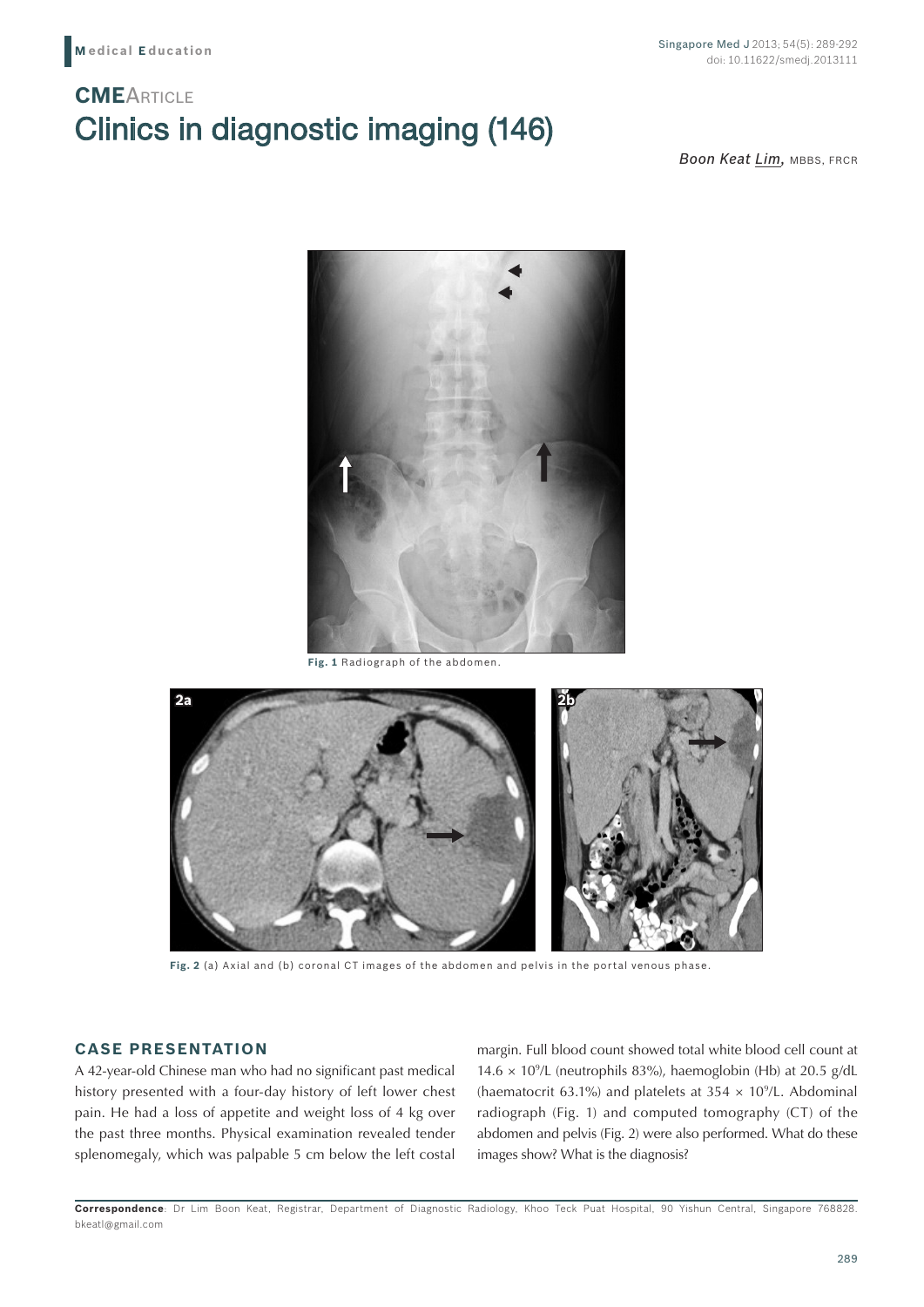## **IMAGE INTERPRETATION**

Abdominal radiograph (Fig. 1) shows medial displacement of the gastric bubble. In addition, there is increased density in both hypochondria, causing inferior displacement of the bowel loops, in keeping with hepatosplenomegaly. Note the lateral margin of the gastric bubble (arrowheads), and the hepatic (white arrow) and splenic (black arrow) tips. Axial (Fig. 2a) and coronal (Fig. 2b) CT images of the patient's abdomen and pelvis show enlargement of the liver and spleen and a wedgedshaped, hypodense area in the periphery of the spleen, which is compatible with an infarct (black arrows), thus confirming the presence of hepatosplenomegaly with splenic infarct.

## **DIAGNOSIS**

Polycythaemia vera (PV).

### **CLINICAL COURSE**

Further workup revealed a depressed erythropoietin level of 0 U/L and heterozygous mutation of the Janus kinase 2 (*JAK2*) gene, which confirmed the diagnosis of PV. The patient underwent four episodes of venesection in the ward with serial Hb level monitoring, draining 300–400 mL of blood each episode. At discharge, his Hb level was at 18.1 g/dL (haematocrit 55.1%). The patient was scheduled for outpatient haematology follow-up and currently remains well.

## **DISCUSSION**

PV is a rare haematological disease with panhyperplasia of the bone marrow progenitors, which increases the production of leucocytes, erythrocytes and platelets. The clinical problem largely arises from an increase in erythrocyte mass, resulting in blood hyperviscosity and a prothrombotic state.<sup>(1)</sup> An Italian study of 1,213 patients found that 20% of the patients had a thrombotic event as the presenting symptom of PV and 14% had a thrombotic event prior to the diagnosis of the disease.

Furthermore, a higher prevalence of haematological and nonhaematological malignancies was demonstrated in this group of patients.(1)

The diagnostic criteria for PV were first developed in the 1970s by the Polycythemia Vera Study Group, $(2)$  but some of the original criteria have been superseded by newer investigations over the years.(3) The new set of criteria includes *JAK2* mutation, which is present in most patients with PV.<sup>(3)</sup> The World Health Organization's proposed diagnostic criteria for PV<sup>(3)</sup> are listed in Table I. Although splenomegaly is a known complication of PV, mild organomegaly in the early phase of PV is attributed to congestion. In the later course of the disease, especially in the setting of myelofibrosis, massive hepatosplenomegaly can occur as a result of extramedullary haematopoiesis. In addition to splenic infarct, intra-abdominal thrombosis may also result in Budd-Chiari syndrome and bowel infarction, although these are less common.<sup>(4)</sup> However, these manifestations alone are not specific to PV.

In another patient, a 58-year-old Chinese man who presented with seizures and an Hb level of 24 g/dL, unenhanced CT of the brain at presentation showed dense dural venous sinuses (Fig. 3a). Venous sinus thrombosis was suspected but eventually proven negative on magnetic resonance (MR) venography (Fig. 3b). While the presence of hyperdense dural venous sinuses in the brain visualised on unenhanced CT is well described

#### **Table I. World Health Organization diagnostic criteria for polycythaemia vera 2008.(3)**

| A1        | Raised red cell mass ( $>$ 18.5 g/dL for men and $>$ 16.5 g/dL<br>for women)                                                                                 |
|-----------|--------------------------------------------------------------------------------------------------------------------------------------------------------------|
| A2        | Presence of JAK2 V617F or JAK2 exon 12 mutation                                                                                                              |
| <b>B1</b> | Bone marrow trilineage myeloproliferation                                                                                                                    |
| <b>B2</b> | Subnormal serum erythropoietin levels                                                                                                                        |
| <b>B3</b> | Endogenous erythroid colony growth                                                                                                                           |
|           | Note: The combination of A1, A2 and any one of B establishes the diagnosis<br>of PV. The combination of A1 and any two of B establishes the diagnosis of PV. |



**Fig. 3** Imaging study of a 58-year-old Chinese man. (a) Axial unenhanced CT image of the brain performed at presentation (haematocrit level 68.5%) shows hyperdensity of the superior sagittal sinus (arrowhead). (b) MR venography performed at presentation shows patency of the dural venous sinuses. (c) Unenhanced CT image of the brain performed three weeks after the initial presentation (haematocrit level 37.8%) shows normalisation in density of the superior sagittal sinus. Note the newly established infarct in the territory of the right middle cerebral artery (arrow).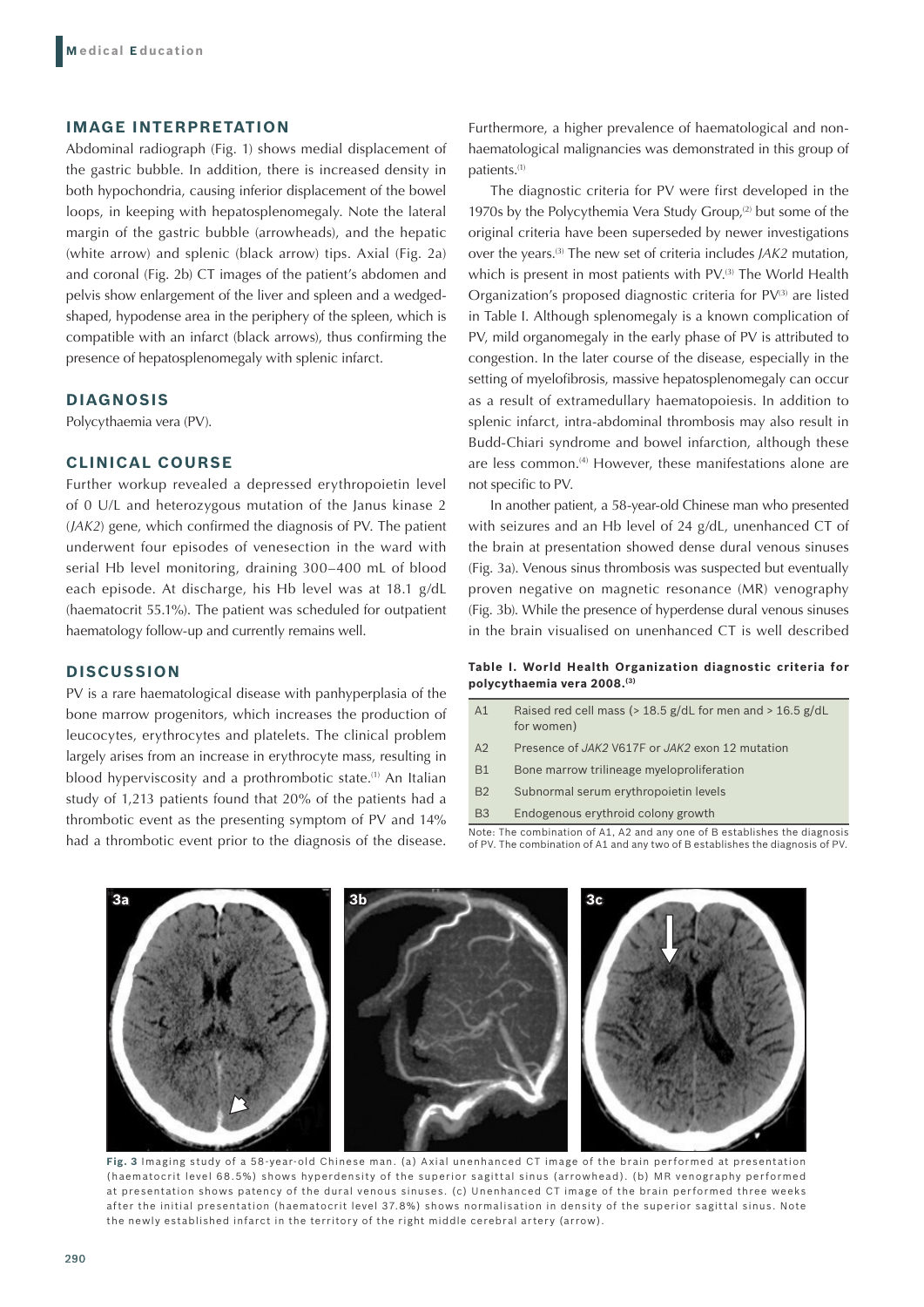in case reports of patients with venous sinus thrombosis, the presence of this sign in association with elevated haematocrit levels (but patent venous sinuses) may not be as well known.<sup>(5-7)</sup> New and Aronow demonstrated a linear correlation between CT attenuation values and haematocrit levels of whole blood preparations, which is largely due to the protein content, and less so to iron content. $(8)$  In the aforementioned patient, imaging clearly demonstrates a reduction in density of the dural venous sinuses, in conjunction with a decrease in haematocrit levels, while the dural venous sinuses remained patent (Fig. 3). Given that PV is a known predisposing factor of venous sinus thrombosis, this is a potential pitfall in the interpretation of CT of the brain in patients with a known background of PV. Therefore, observer awareness is extremely important, and confirmation of the diagnosis with CT venography or MR venography should ideally be performed prior to initiation of therapy.

Thrombotic events and malignancies, which are major causes of morbidity and mortality in patients with PV, are responsible for 36.4% and 30.0% of deaths, respectively. Therefore, the objectives of management in patients with PV are to minimise the risk of thrombotic complications, as well as prevent progression to malignant transformation.<sup>(1-3)</sup> Management strategy includes a combination of phlebotomy, antithrombotic therapy and judicious use of cytoreductive chemotherapy.<sup>(2)</sup> As clinical presentation of PV is often nonspecific, hepatosplenomegaly or splenic infarcts may be the only initial radiological presentation. Nevertheless, the presence of an unsuspected thrombotic event should alert the clinician to a possible prothrombotic cause and prompt further investigations to prove otherwise. In the presence of a 'dense sinus' sign on unenhanced CT of the brain, it may be prudent to correlate this imaging finding with the

patient's Hb level, as well as conduct further evaluations with CT venography or MR venography.

**ABSTRACT** A 42-year-old Chinese man presented with left-sided chest pain and splenomegaly. Full blood count revealed erythrocytosis, while plain radiograph and computed tomography of the abdomen and pelvis revealed hepatosplenomegaly with splenic infarction. Further workup confirmed the diagnosis of polycythaemia vera. Clinical and imaging features of polycythaemia vera, as well as the potential pitfalls in image interpretation, are discussed in this article.

*Keywords: dural venous sinus thrombosis, erythrocytosis, hepatosplenomegaly, polycythaemia vera, splenic infarct*

#### **REFERENCES**

- 1. Polycythemia vera: the natural history of 1213 patients followed for 20 years. Gruppo Italiano Studio Policitemia. Ann Intern Med 1995; 123:656-64.
- 2. Campbell PJ, Green AR. Management of polycythemia vera and essential thrombocythemia. Hematology Am Soc Hematol Educ Program; 2005:201-8.
- 3. Tefferi A. Polycythemia vera and essential thrombocythemia: 2012 update on diagnosis, risk stratification, and management. Am J Hematol 2012; 87:285-93.
- 4. Aster J, Kumar V. White cells, lymph nodes, spleen, and thymus. In: Cotran RS, Kumar V, Collins T, Robbins SL. Robbins Pathologic Basis of Disease. 6th ed. Philadelphia: Saunders, 1999: 682-3.
- 5. Healy JF, Nichols C. Polycythemia mimicking venous sinus thrombosis. AJNR Am J Neuroradiol 2002; 23:1402-3.
- 6. Gayathri S, Prasad A, Sachdeva N, Baruah BP, Aggarwal S. Unique features of polycythemia observed on plain non contrast CT scan of head. J Pediatr Neurosci 2010; 5:27-9.
- 7. Provenzale JM, Kranz PG. Dural sinus thrombosis: sources of error in image interpretation. AJR Am J Roentgenol 2011; 196:23-31.
- 8. New PF, Aronow S. Attenuation measurements of whole blood and blood fractions in computed tomography. Radiology 1976; 121(3 Pt. 1):635-40.